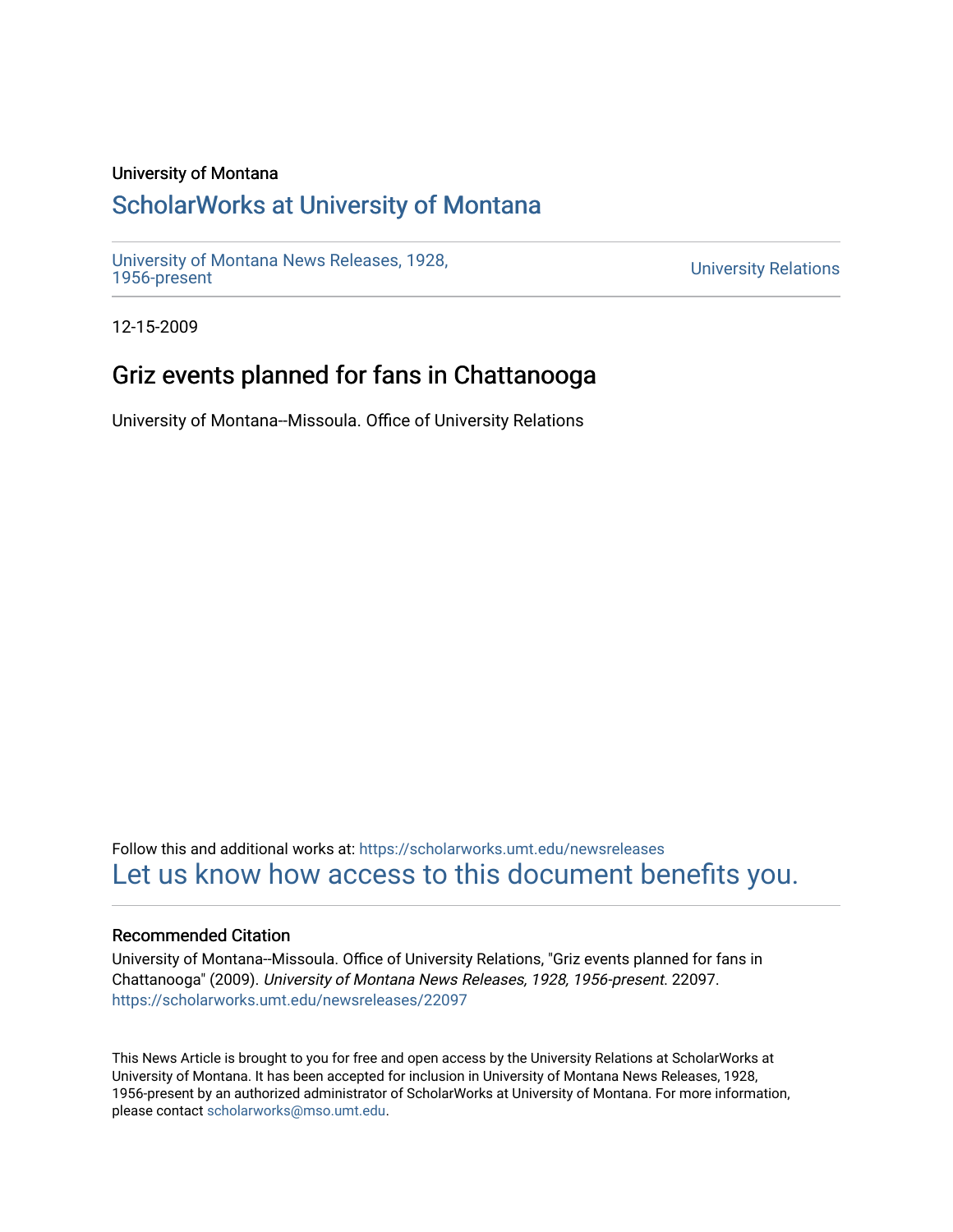

UNIVERSITY RELATIONS • MISSOULA, MT 59812 • 406.243.2522 • FAX: 406.243.4520

# E W S R E L E A S E

Dec. 15,2009

**Contact:** UM Office of Alumni Relations, 406-243-5211, [alumni@umontana.edu](mailto:alumni@umontana.edu).

### **GRIZ EVENTS PLANNED FOR FANS IN CHATTANOOGA**

#### **MISSOULA, Mont. -**

Griz fans who have tickets to the Football Championship Subdivision title game in Chattanooga, Tenn., on Friday, Dec. 18, should be aware of some other special events.

The University of Montana Office of Alumni Relations will host a Grizzly Pep Rally from 7 p.m. until midnight EST Thursday, Dec. 17, in the Chattanooga Convention Center, located at 1150 Carter St. next to the Chattanooga Marriott.

Fans should find Exhibit Hall B, which will be decked out in maroon and silver. Food and beverages will be available for purchase, and football tickets can be picked up until 9 p.m. The UM Marching Band, Cheer Squad, Monte the mascot and head coach Bobby Hauck will attend.

The Griz National Championship Tailgate will start at 6 p.m. EST Friday, Dec. 18. in the First Tennessee Pavilion, which is adjacent to Finley Stadium at 1826 Carter St. Food and beverages will be available for purchase, and fans will be able to pick up their tickets at will call. The cheerleaders, Monte and UM Marching Band will be present to get the festivities started.

The championship game kicks off at 8 p.m. EST.

For more information, call the UM alumni office at 406-243-5211 or visit [http://www. umt.edu/alumni.](http://www._umt.edu/alumni)